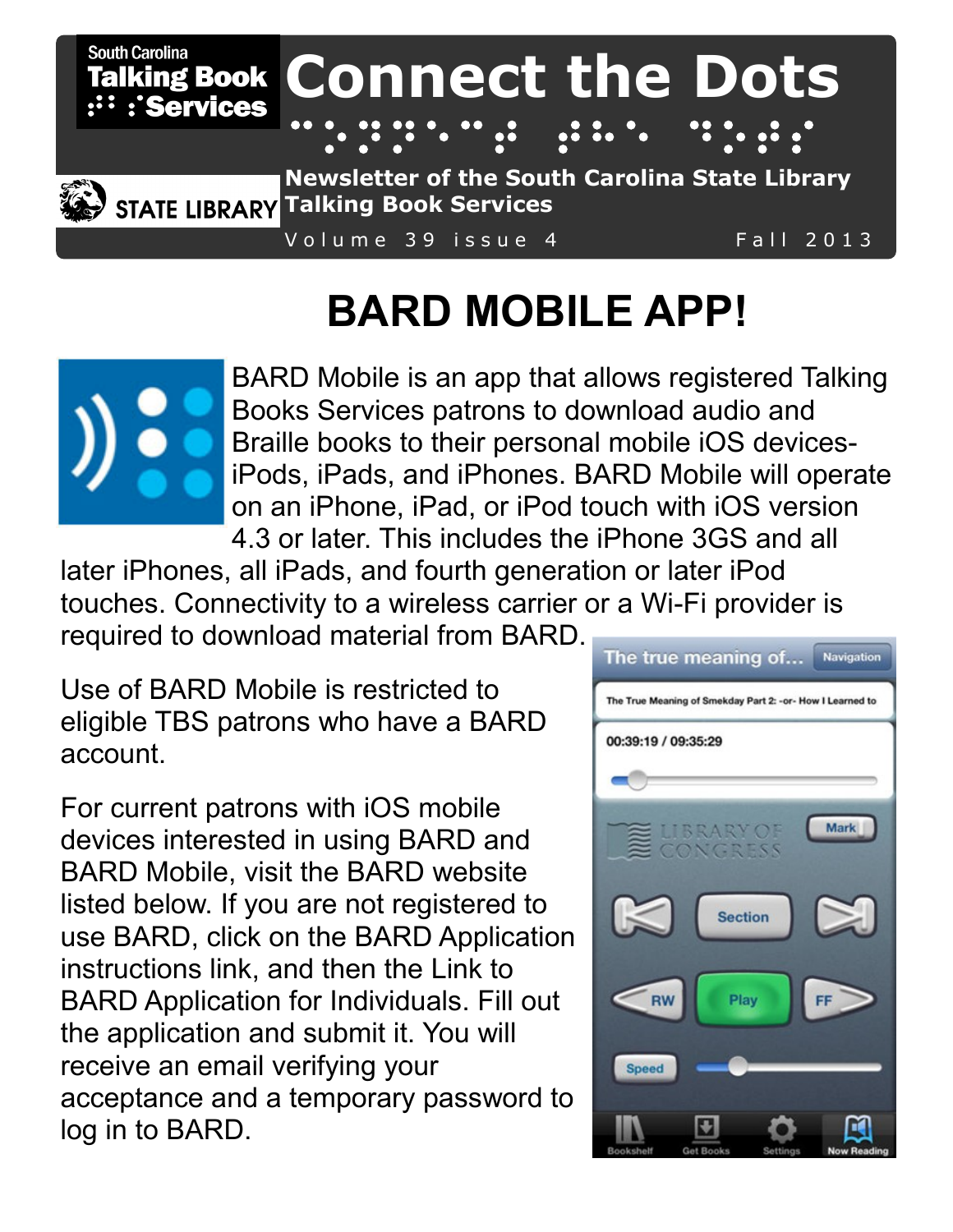```
Page 2
```
For Braille users: If you want to read Braille books with BARD Mobile, you'll need a Braille display. Be sure to read [Section 7 of](https://nlsbard.loc.gov/apidocs/BARDMobile.userguide.iOS.current.html#Section7NowReadingBraille)  [the user guide,](https://nlsbard.loc.gov/apidocs/BARDMobile.userguide.iOS.current.html#Section7NowReadingBraille) as it explains how to configure your display and provides keystrokes that make reading Braille a smooth experience.

For more detailed information on using BARD Mobile [visit the User](https://nlsbard.loc.gov/apidocs/BARDMobile.userguide.iOS.current.html)  [Guide](https://nlsbard.loc.gov/apidocs/BARDMobile.userguide.iOS.current.html) provided by the National Library Service.

To get the free BARD Mobile app, go to the [iTunes App Store.](https://itunes.apple.com/us/app/bard-mobile/id705229586?mt=8)

Useful Links:

BARD Mobile User Guide:

**nlsbard.loc.gov/apidocs/**

## **BARDMobile.userguide.iOS.current.html**

BARD Website:

**nlsbard.loc.gov/mainpage**

iTunes App Store:

**itunes.apple.com/us/app/bard-mobile/id705229586?mt=8**

**IMPORTANT NOTE: TBS staff are unable to teach you to use a mobile device. However, we are here to assist you with specific BARD issues.**

**Neither TBS nor NLS supply iOS devices; you must purchase a device yourself.**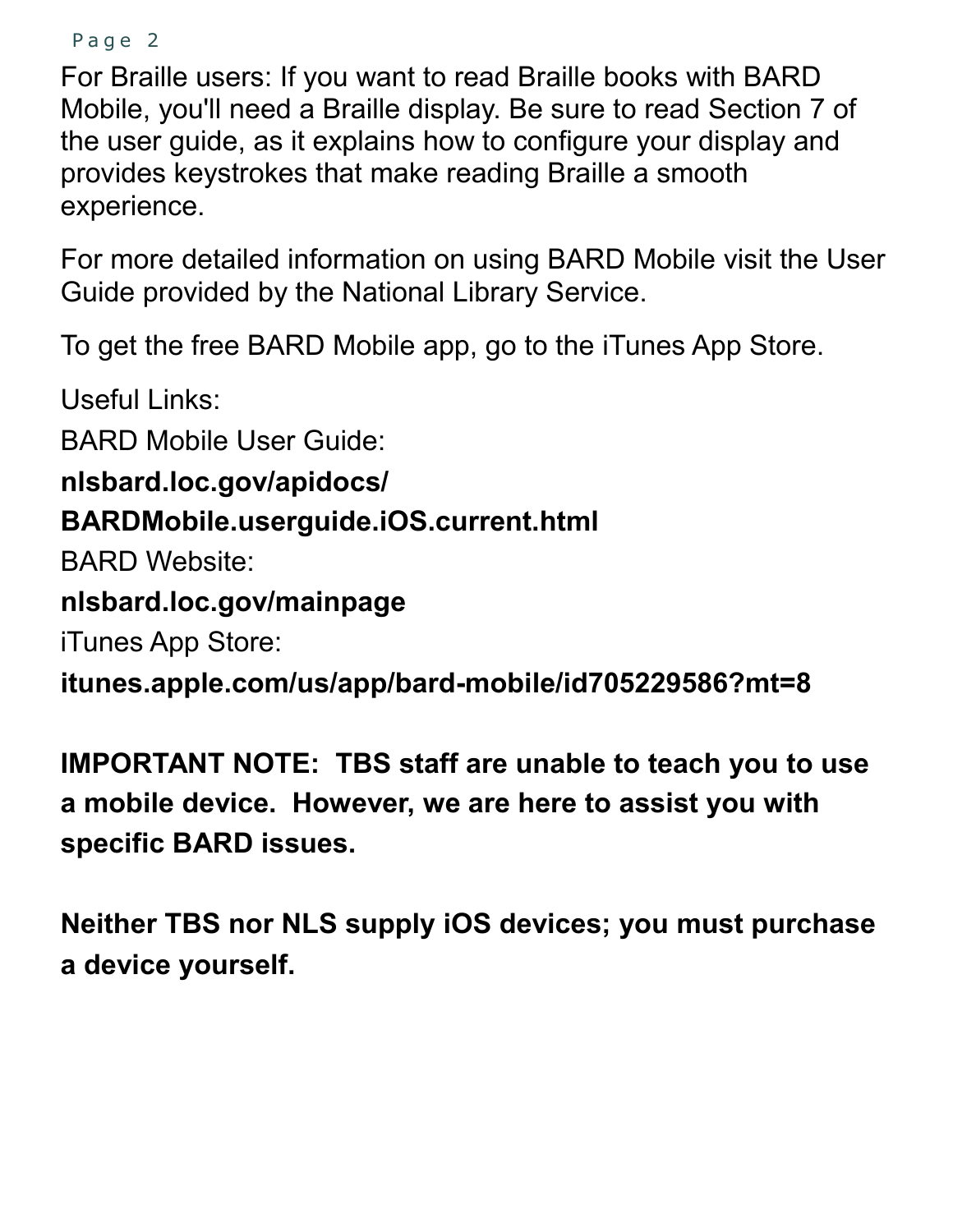# **SEARCHING FOR BOOKS IN BARD:**

From the BARD main page the three easiest ways to search for items are:

- The "Recently added books and magazines" link. It will give you a list of books and magazines added in the last thirty days and will show you the number of items being displayed on the current page. There will be multiple pages since several hundred books are added each month. They are listed in the order they were added- the latest book or magazine appears first.
- The "Most popular books" link takes you to a list of the most popular BARD downloads in the last 90 days. These are in order of popularity measured by the number of times that item has been downloaded by other BARD users.
- Under the "FIND BOOKS" heading there is a line that says "Search the collection" followed by a box. You can type any word or name in this box and it will find every occurrence of this word in the BARD records. PLEASE NOTE: it is best not to use common words or names here as it will return thousands of hits. This box works best for uncommon names or words.

There are other ways to search including drop down menus for author, title and subject. However, these bring up very long menusin alphabetical order- and you have to scroll through them to find items.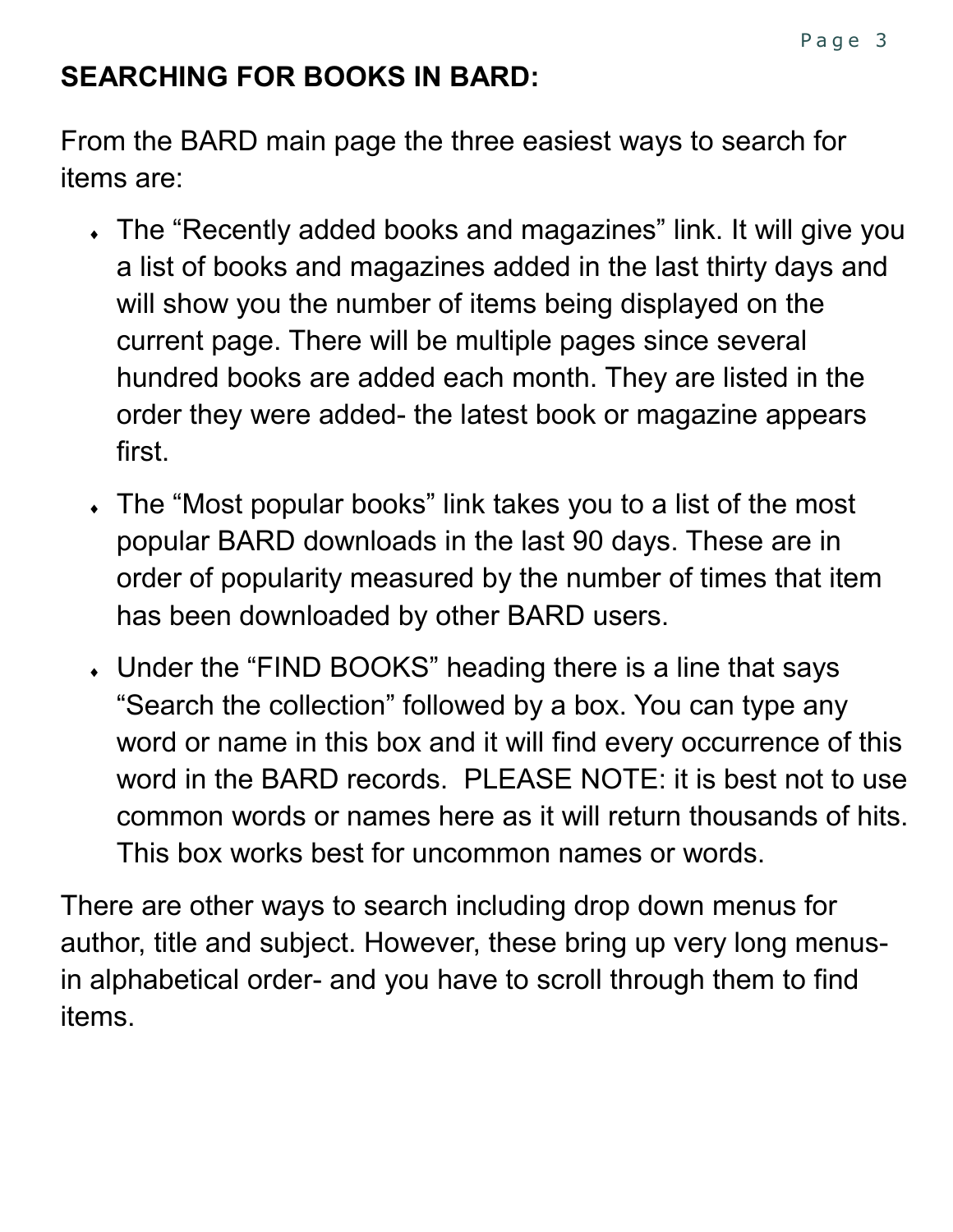# **WELCOME TO OUR NEW STATE LIBRARIAN!** Page 4

The South Carolina State Library's Board of Trustees has appointed Mr. Hulen Bivins director of the South Carolina State Library.

Bivins has over 30 years of experience working at the Alabama Public Library Service and was most recently the director of the North Dakota State Library. He holds degrees from



Lipscomb University (B.A. History), University of Tennessee (M.S.L.S.), and Faulkner University's Jones School of Law (J.D.).

"I am honored by the confidence placed in me by the Board of the South Carolina State Library and I am excited about the challenges that the position of Agency Director brings," said Bivins. He also stated, "Knowing of the quality and dedication of the SCSL staff, I look forward to a team approach to both sustain present services and to embrace new services, all which shall be to help serve the information, research, and enrichment needs of the citizens of South Carolina."

Bivins began his position as director of the South Carolina State Library on September 23. It is an honor to have him as our new leader.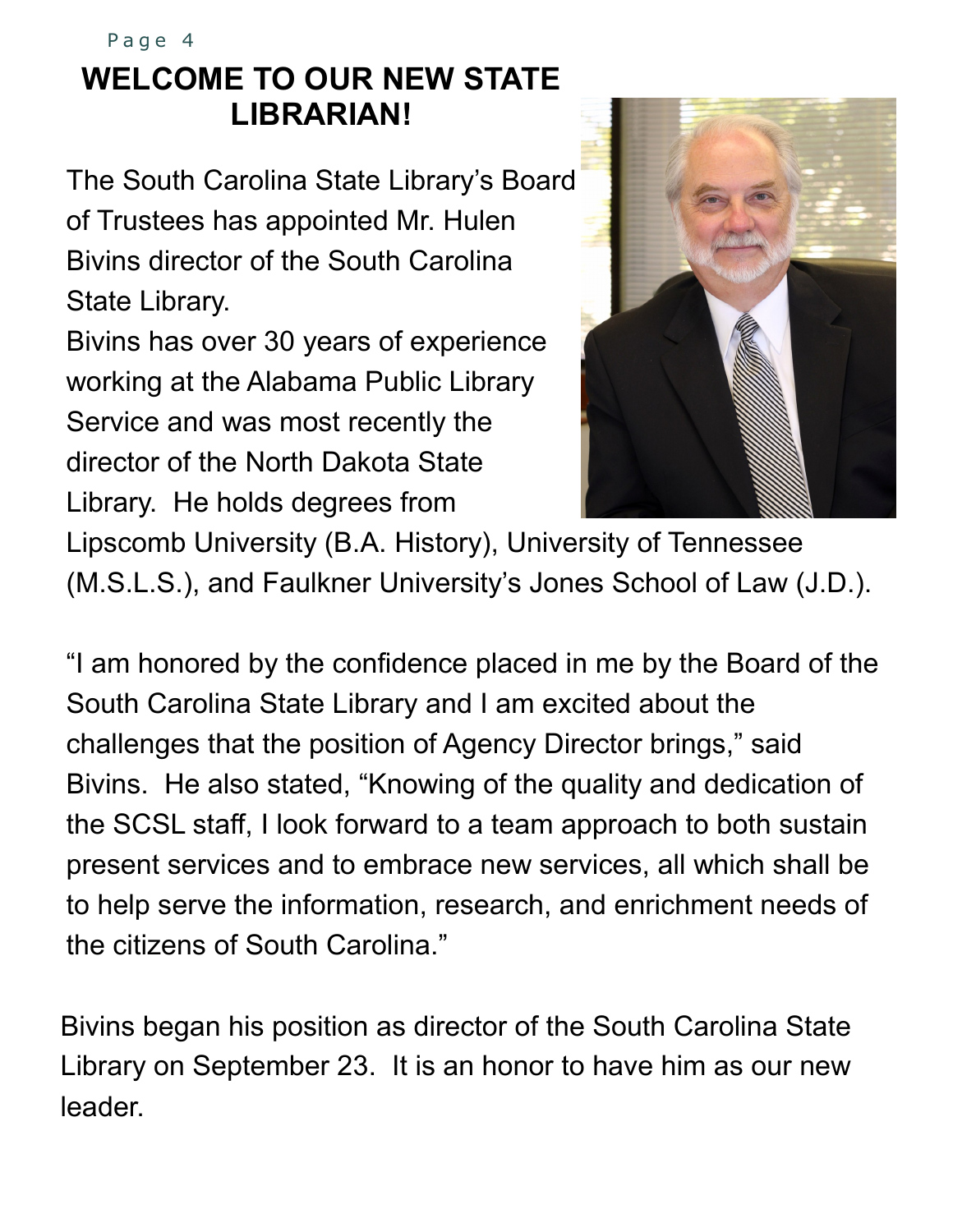MEMORIALS TO:

(We received well over 50 donations this quarter making it difficult to list each donor. We are grateful to their generosity and list below the people to who they left memorials.)

> Marilyn Gantt James "Beetle" Bailey Jo'An Witherspoon Curtis Woods Alwyne C. Harrison Ann Campbell Henry Marjorie Price Sara Ferguson Bruner

Other Contributions From: Karen Blackman Mr. and Mrs. John F. Krumwiede Nancy Pelletier

We had a huge influx of donations in memory of two of our most avid readers. Talking Book Services would like to sincerely thank all the friends and family of James "Beetle" Bailey and Jo'An Witherspoon who made donations to the library in their memory. "Beetle" Bailey loved talking books and audio magazines. One of his favorite authors was W.E.B. Griffin. Several years ago he spoke at the volunteer recognition lunch to thank them for their work and commitment to the library. Jo'An was a voracious reader with diverse interests and always a pleasure to speak to on the phone. They, and the others we have lost this quarter, will be missed.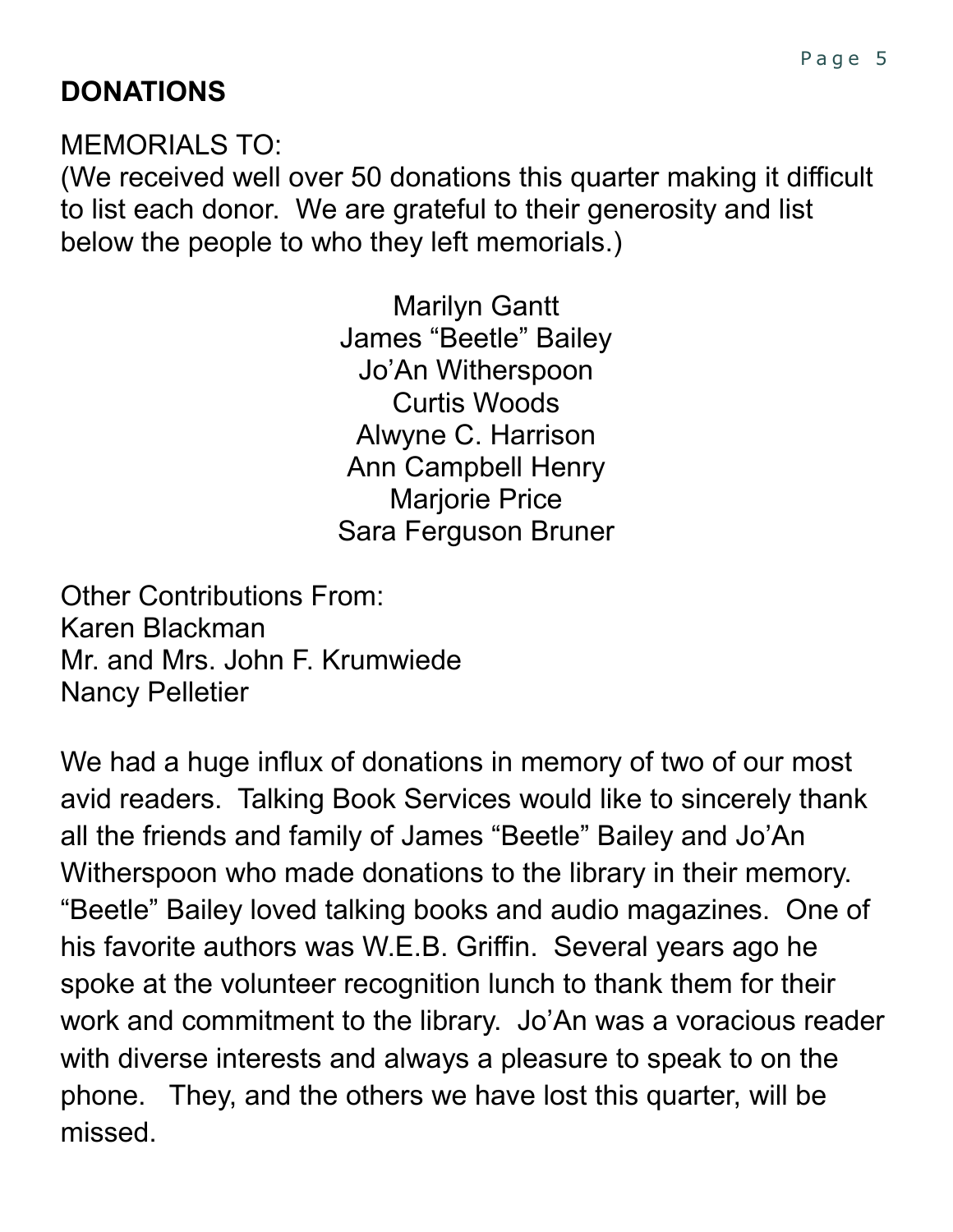Page 6

**New in Large Print**

#### **Fiction:**

- LP 21480 **And the Mountains Echoed** by Khaled Hosseini LP 21501 **The Silver Star** by Jeannette Walls LP 21517 **The Kill Room: A Lincoln Rhyme Novel** by Jeffery Deaver LP 21537 **The Family Jensen: Hard Ride to Hell** by William Johnstone with J.A. Johnstone LP 21541 **Big Sky River** by Linda Lael Miller LP 21546 **The Bandit of Bloody Run** by Nelson Nye LP 21559 **Down on Gila River: A Ralph Compton Novel** by Joseph A. West LP 21577 **Friday Nights** by Joanna Trollope LP 21584 **A Step of Faith: The Fourth Journal of The Walk Series** by Richard Paul Evans LP 21595 **Miss Dimple Suspects** by Mignon F. Ballard LP 21603 **Hunting Eve** by Iris Johansen LP 21619 **The Talisman Ring** by Georgette Heyer LP 21629 **Thankless in Death** by J.D. Robb
- LP 21631 **The Mayan Secrets** by Clive Cussler and Thomas **Perry**
- LP 21634 **W is for Wasted** by Sue Grafton
- LP 21637 **After the Rain** by Karen White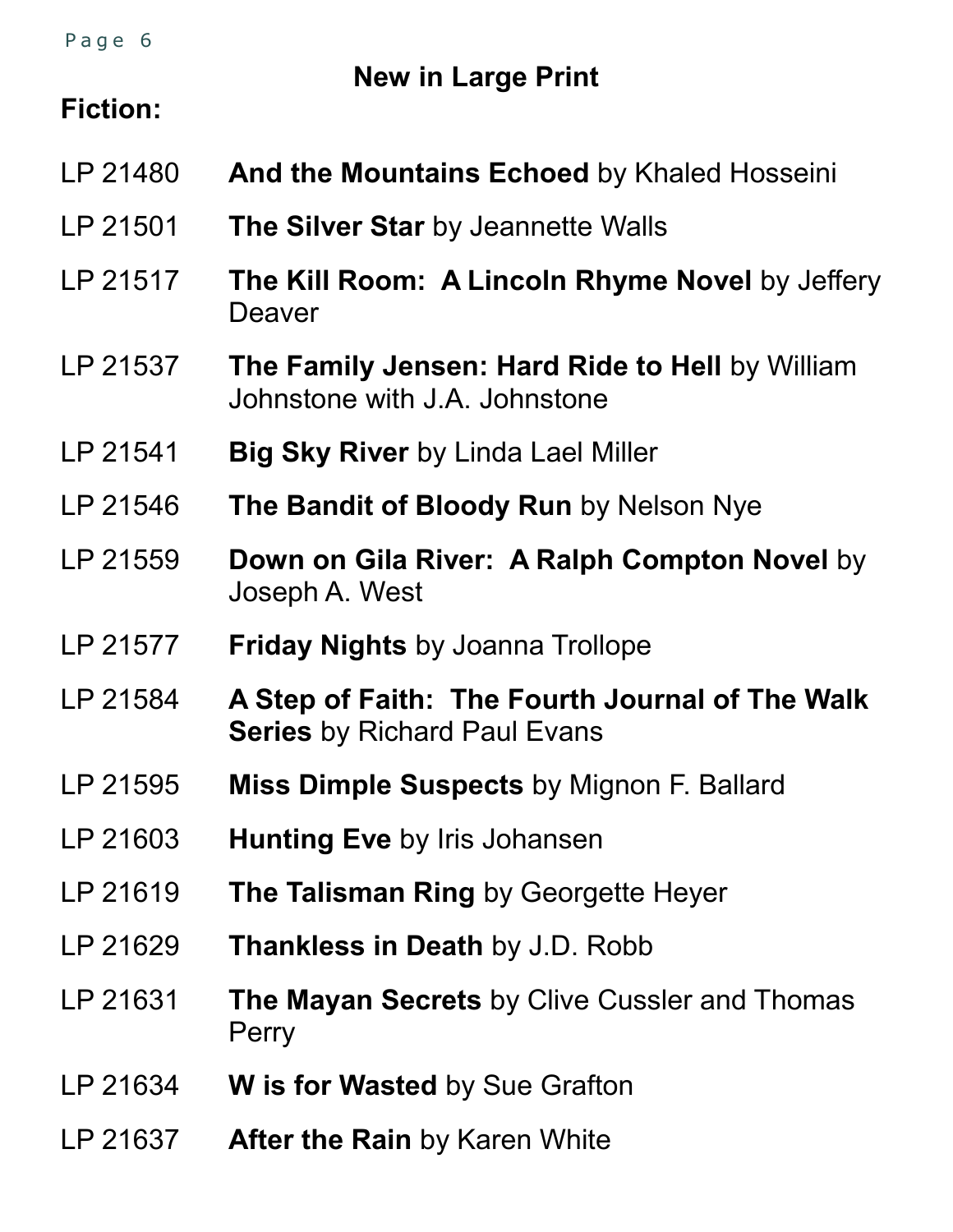# **Non-Fiction:**

- LP 21230 **Worth Fighting For: Love, Loss, and Moving Forward** by Lisa Niemi Swayze
- LP 21323 **Turning the Tide: Real Hope, Real Change by** Dr. Charles F. Stanley
- LP 21511 **Once Upon A Time: Discovering Our Forever After Story** by Debbie Macomber
- LP 21527 **Beyond Belief: My Secret Life inside Scientology and My Harrowing Escape** by Jenna Miscavige Hill
- LP 21566 **Carrie and Me: A Mother-Daughter Love Story** by Carol Burnett
- LP 21580 **American Story: A Lifetime Search of Ordinary People Doing Extraordinary Things** by Bob Dotson
- LP 21625 **The Rebellious Life of Mrs. Rosa Parks** by Jeanne **Theoharis**

**To receive an up-to-date bibliography of the large print books in our collection, please call the library at 1-800-922-7818 or 803-734-4611.**

# HELPFUL HINTS

When listening to your digital machine at home, keep it plugged in. This will help preserve the battery life. Also, when recharging, make sure it has fully recharged before unplugging it.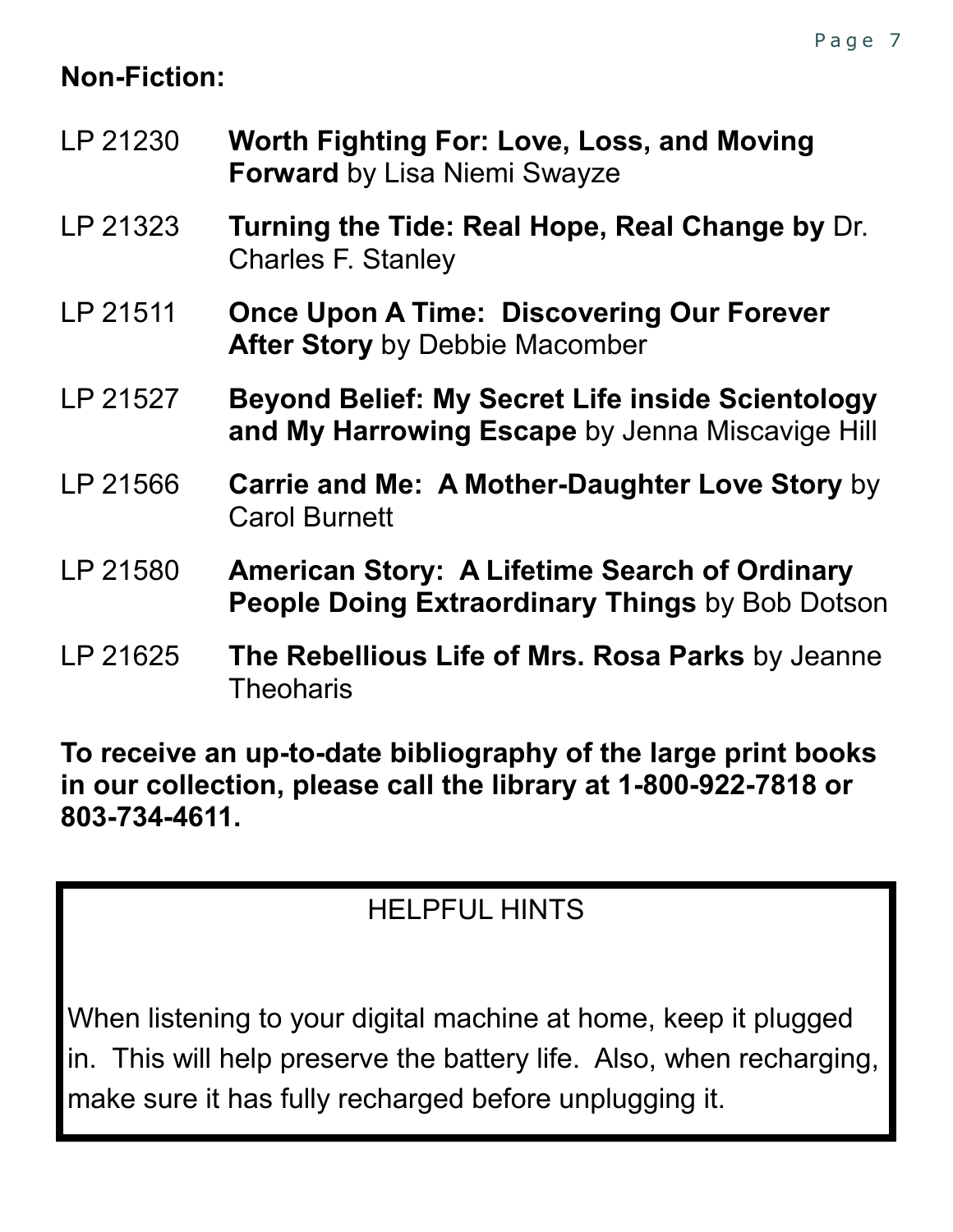# **SERVICE ORGANIZATION SPOTLIGHT**: Page 8

# **The Vision Institute of South Carolina (TVI)**:

Promoting achievement and independence for people who are visually impaired or blind.

TVI was founded as a non-profit corporation on June 24, 2010, in response to a state wide need for a private entity to assist in providing a variety of services for individuals who are visually impaired or blind.

TVI staff includes certified teachers who specialize in early childhood education, reading, visual impairment, special education and rehabilitation. TVI is led by a volunteer board of directors and a dedicated board of advisors made up of individuals in the field of visual impairment, education and rehabilitation, community and business leaders, representatives of consumer groups of the blind and TVI parents and grandparents.

The Vision Institute offers a blended model of medical and educational strategies to assist individuals of all ages with low vision, blindness and deaf/blindness. TVI promotes achievement and independence for people who are visually impaired or blind with:

- Rural community-based clinics for vision rehabilitation
- Personalized assessments of environmental and independent living needs
- Training for parents, professionals and caregivers
- Research and product development to aid in learning and assessment
- Direct and consultative services from experienced teachers of the visually impaired and orientation and mobility therapists
- Service coordination and instruction for families of infants and toddlers.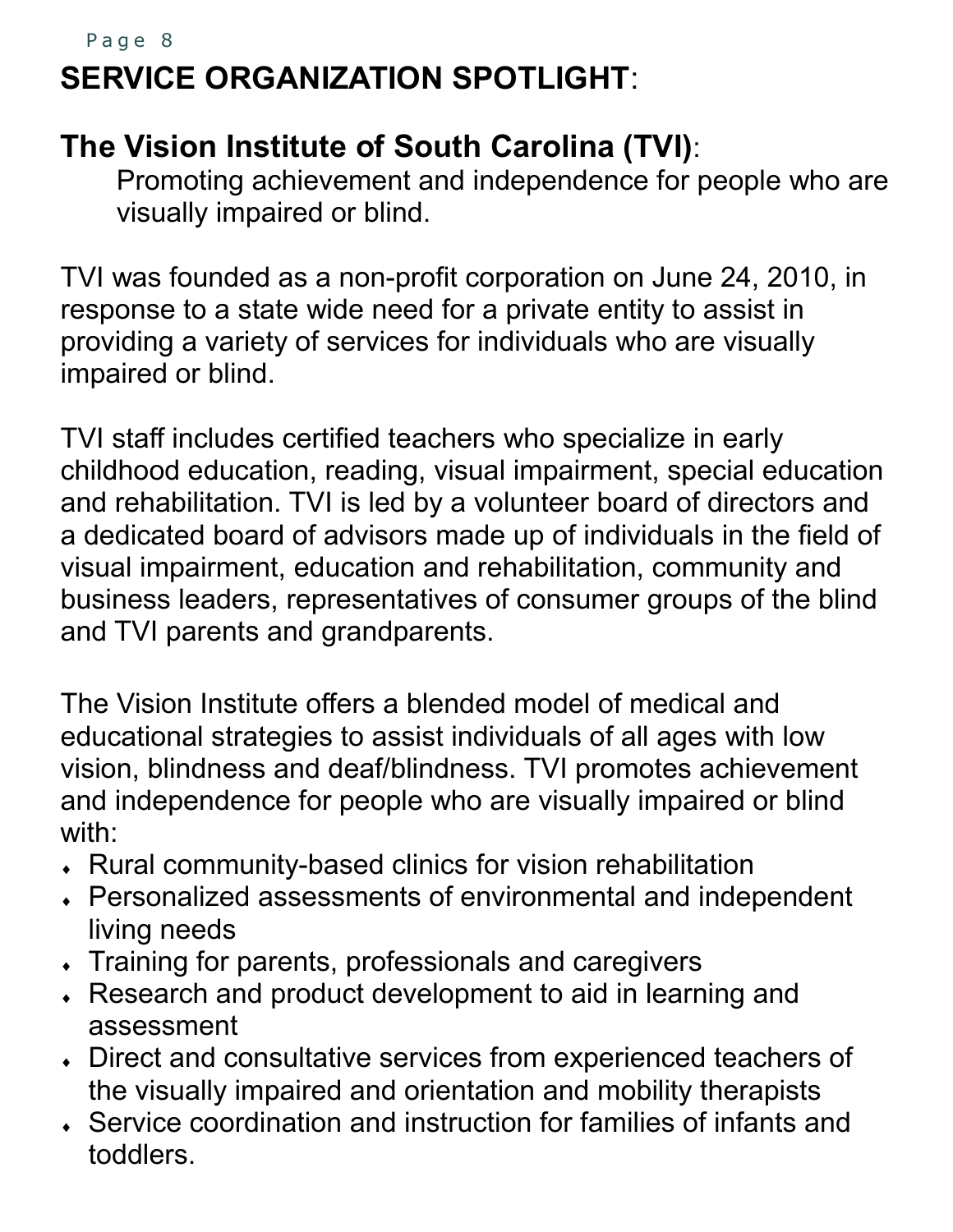**To learn more about the programs and services offered by the Vision Institute, please contact the Vision Institute at 803-627- 8847 or email at info@tvisc.org. Website: www.tvisc.org**

### **\*\*\*\*\*\*\*\*\*\*\*\*\*\*\*\*\*\*\*\*\*\*\*\*\*\*\*\***

#### **CANnect.org**

CANnect.org is a comprehensive, accessible collection of online learning opportunities for people with visual impairments. *CANnect* is comprised of a consortium of schools and philanthropists with the aim to be the leading online educator of people who are blind or visually impaired. Member schools currently are piloting easy-to-use web-based courses. Classes are available now on workplace tools like spreadsheets and word processing.

For those interested in using a mobile device to access books from BARD they offer this online course: **"Using the iPad with Voiceover."** Learn how to use your iPad with the VoiceOver feature. In this course, they walk you through the experience of setting up your iPad with VoiceOver. The course begins with taking it out of the box and carries you through the setup process. You will learn how to send email, surf the web, read books and more. To register, send an email to

**[ccviponlinecourse@baruch.cuny.edu](mailto:ccviponlinecourse@baruch.cuny.edu)** including your full name and the course you are interested in and CANnect.org will send you everything you need to log in and start learning.

NOTE: You must send the email and register yourself for this course.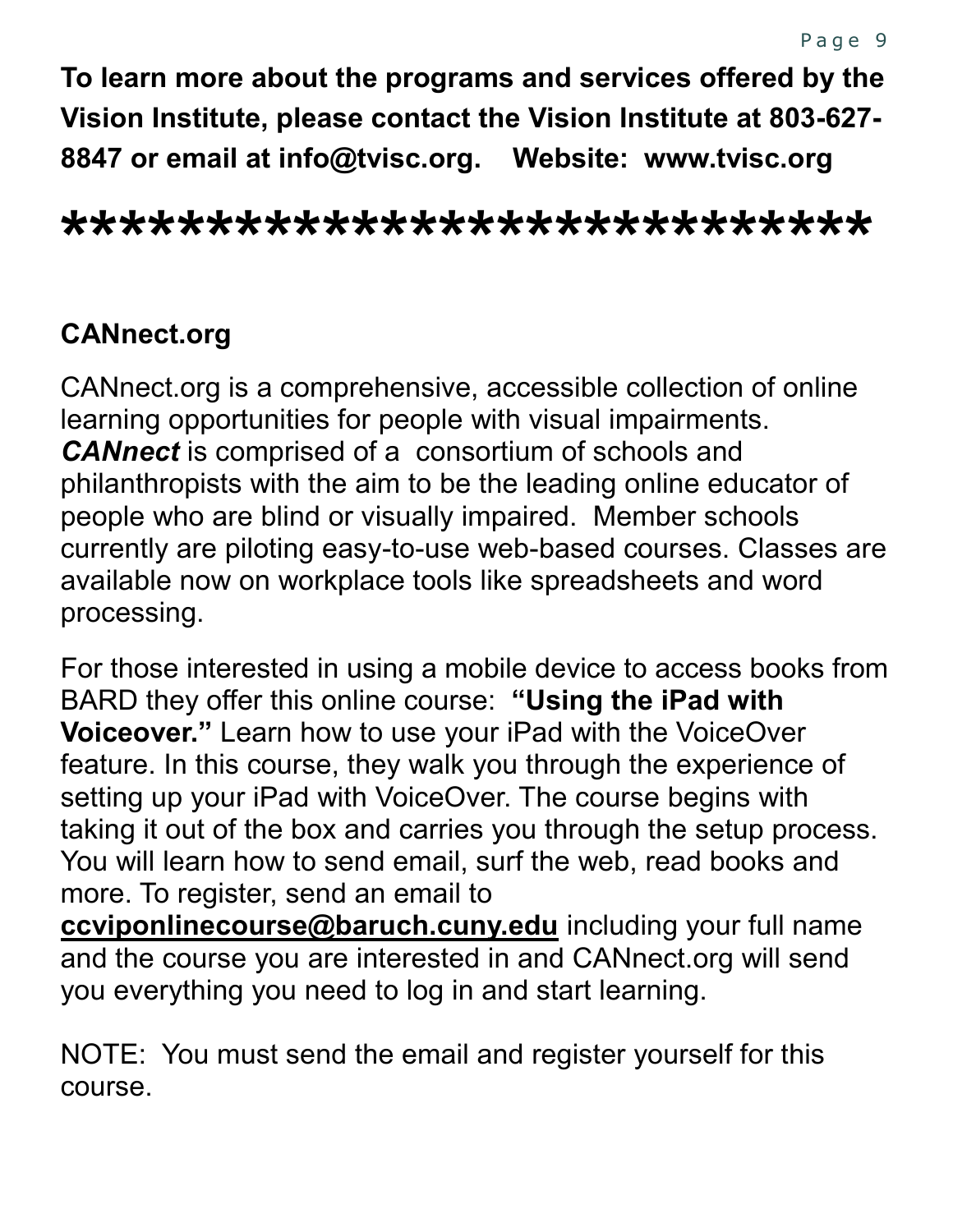Page 10

### The South Carolina State Library presents: **The Speaker @ the Center**  Free author talks. Location: SC State Library, 1500 Senate St., Columbia, SC

#### **Thursday, October 17 - John Cely,** *Cowasee Basin: The Green Heart of South Carolina***. (available on digital)**

**Noon—1:00 p.m.** The Cowasee Basin, located along the Congaree, Wateree, and Upper Santee Rivers, features some of the most significant biological, historical, and cultural resources in North America. **DSC 528**

**Friday, November 22— Mary Whyte and Martha Severens,**  *More Than a Likeness: The Enduring Art of Mary Whyte***. Noon—1:00 p.m.** An intimate look into the life and inspiring work of a renowned watercolorist.

**Thursday, December 12 - Palmer "Satch" Krantz and Monique Jacobs,** *Riverbanks Zoo and Garden: Forty Wild Years***. Noon—1:00 p.m.** A fortieth anniversary celebration of this awardwinning zoo and botanical garden in South Carolina.

#### **Thursday, January 23, 2014 - James L. Underwood,** *Deadly Censorship: Murder, Honor, and Freedom of the Press***. (To be recorded)**

**Noon—1:00 p.m.** The definitive examination of the true story of an epic South Carolina murder trial that shocked the nation.

In addition:

# **November 7 – Emily Cooper: Discussing writing her book,**  *Queen of the Lost***. (To be recorded)**

10:30 a.m. – noon. Emily's book details the story of Lucy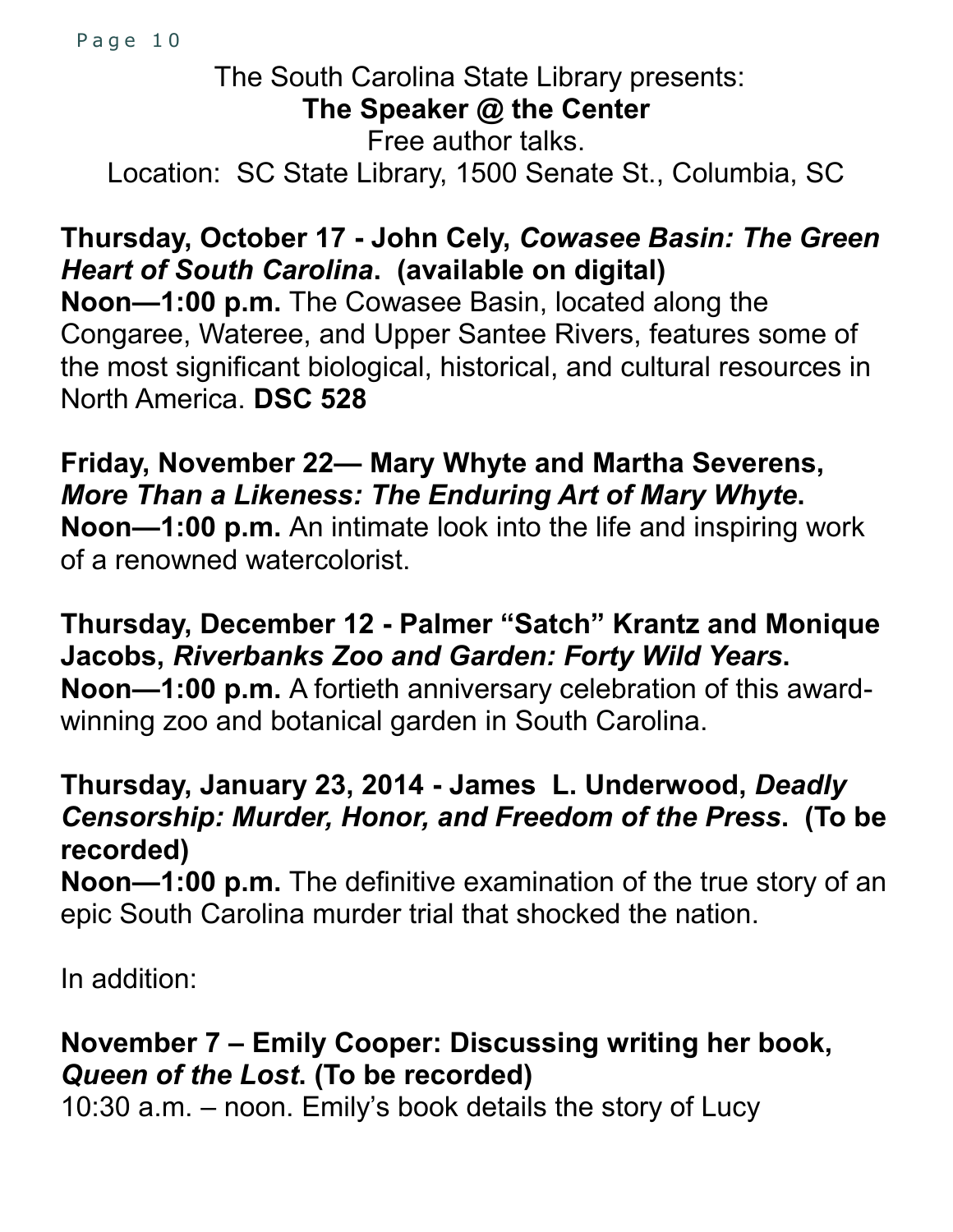Holcombe Pickens who charmed governors, generals, the tsar, Tolstoy, Freemasons and filibusters, and whose legacies haunted a small town for over 150 years. Books will be available for sale and signing. [Registration required.](http://statelibrary.sc.libcal.com/event.php?id=418296)

#### **November 18 – Susan Boyer: A-Z Writing to Publication featuring** *Lowcountry Bombshell***. (To be recorded)**

11:00 a.m. – 1:00 p.m. (Writing workshop from 11:00 a.m. to noon; Book talk and signing from noon to 1:00 p.m.) Susan will discuss the ins and outs of writing to publication and will then discuss her book, *Lowcountry Bombshell*. Books will be available for sale and signing. [Registration required.](http://statelibrary.sc.libcal.com/event.php?id=418475)

#### **December 3 – Kim Boykin: Texture in Writing featuring** *The Wisdom of Hair*. **(To be recorded)**

11:00 – 1:00 p.m. Kim will present an interactive workshop discussing how to make a good story great through creating texture in writing then will discuss her book, *The Wisdom of Hair.* Attendees should bring the first page of your manuscript*.*  Books will be available for sale and signing. [Registration required.](http://statelibrary.sc.libcal.com/event.php?id=418479)

The South Carolina Center for the Book is the South Carolina Affiliate of the Library of Congress Center for the Book and is a cooperative project of the South Carolina State Library, the University of South Carolina School of Library and Information Science, and The Humanities Council<sup>SC</sup>.

**NOTE: Many of these books will be recorded and added to the digital collection. If interested, keep checking back to see if the one you are interested has been completed.**